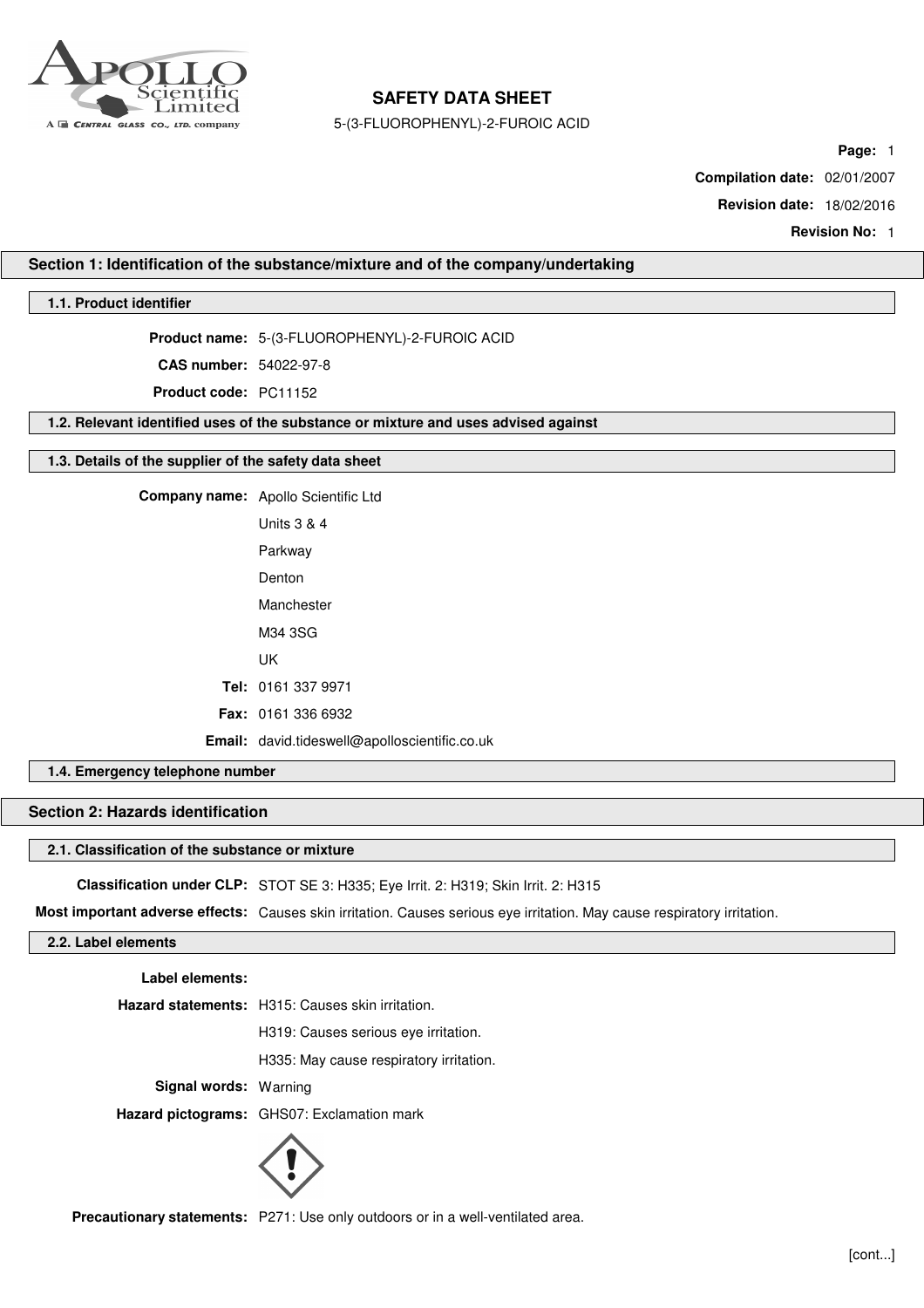### 5-(3-FLUOROPHENYL)-2-FUROIC ACID

P261: Avoid breathing dust.

P280: Wear protective gloves/protective clothing/eye protection/face protection.

**2.3. Other hazards**

**PBT:** This product is not identified as a PBT/vPvB substance.

# **Section 3: Composition/information on ingredients**

**3.1. Substances**

# **Chemical identity:** 5-(3-FLUOROPHENYL)-2-FUROIC ACID

**CAS number:** 54022-97-8

# **Section 4: First aid measures**

### **4.1. Description of first aid measures**

**Skin contact:** Remove all contaminated clothes and footwear immediately unless stuck to skin. Wash immediately with plenty of soap and water.

**Eye contact:** Bathe the eye with running water for 15 minutes. Consult a doctor.

**Ingestion:** Wash out mouth with water. Consult a doctor.

**Inhalation:** Remove casualty from exposure ensuring one's own safety whilst doing so. Consult a doctor.

#### **4.2. Most important symptoms and effects, both acute and delayed**

**Skin contact:** There may be irritation and redness at the site of contact.

**Eye contact:** There may be irritation and redness. The eyes may water profusely.

**Ingestion:** There may be soreness and redness of the mouth and throat.

**Inhalation:** There may be irritation of the throat with a feeling of tightness in the chest. Exposure may cause coughing or wheezing.

# **4.3. Indication of any immediate medical attention and special treatment needed**

# **Section 5: Fire-fighting measures**

### **5.1. Extinguishing media**

**Extinguishing media:** Carbon dioxide, dry chemical powder, foam. Suitable extinguishing media for the

surrounding fire should be used.

# **5.2. Special hazards arising from the substance or mixture**

**Exposure hazards:** In combustion emits toxic fumes of carbon dioxide / carbon monoxide. Hydrogen fluoride

(HF).

**5.3. Advice for fire-fighters**

**Advice for fire-fighters:** Wear self-contained breathing apparatus. Wear protective clothing to prevent contact with skin and eyes.

**Page:** 2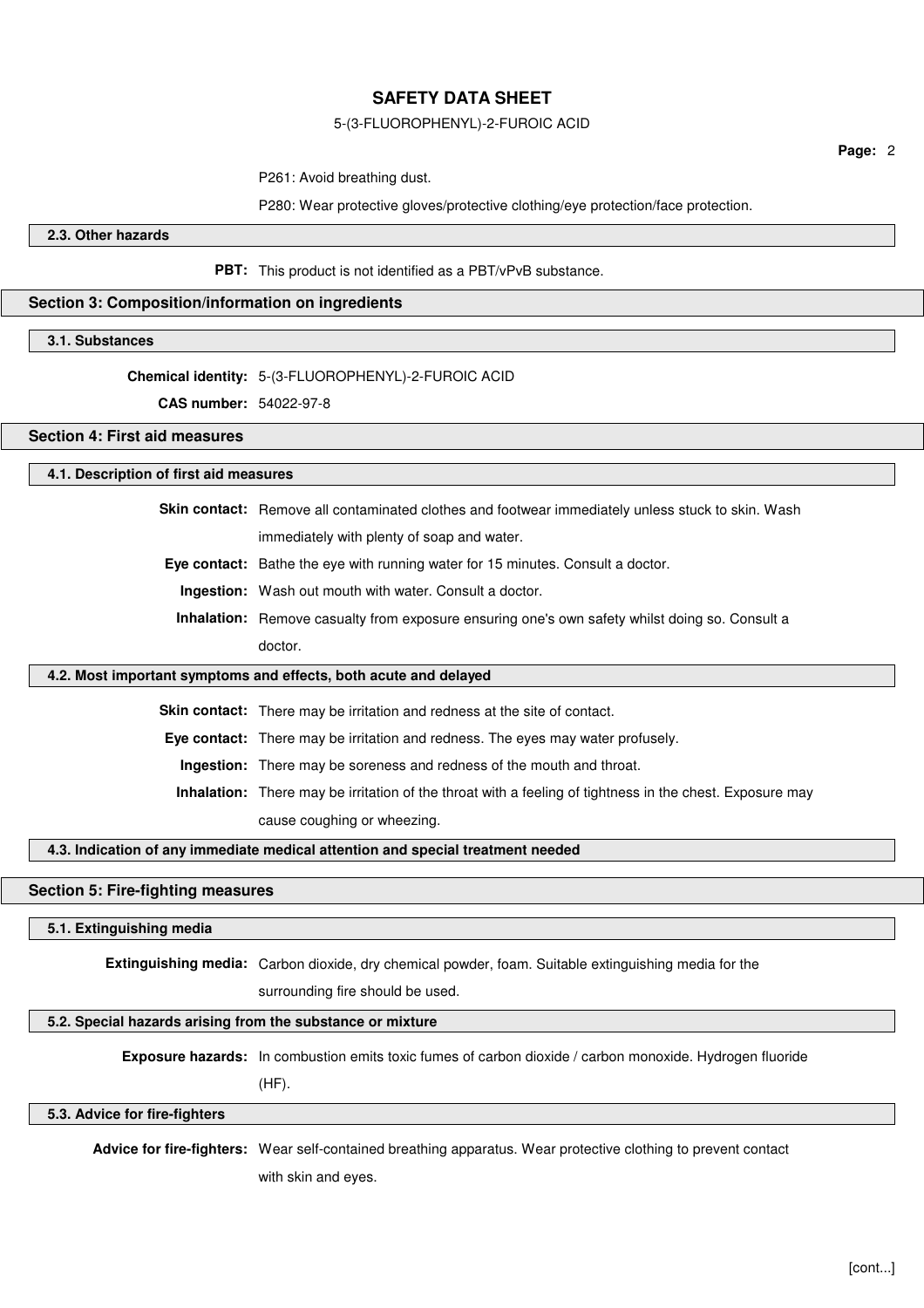### 5-(3-FLUOROPHENYL)-2-FUROIC ACID

# **Section 6: Accidental release measures**

### **6.1. Personal precautions, protective equipment and emergency procedures**

**Personal precautions:** Refer to section 8 of SDS for personal protection details. If outside do not approach from downwind. If outside keep bystanders upwind and away from danger point. Mark out the contaminated area with signs and prevent access to unauthorised personnel. Do not create dust.

# **6.2. Environmental precautions**

**Environmental precautions:** Do not discharge into drains or rivers.

## **6.3. Methods and material for containment and cleaning up**

**Clean-up procedures:** Transfer to a closable, labelled salvage container for disposal by an appropriate

method.

## **6.4. Reference to other sections**

## **Section 7: Handling and storage**

# **7.1. Precautions for safe handling**

**Handling requirements:** Avoid direct contact with the substance. Ensure there is sufficient ventilation of the area. Do not handle in a confined space. Avoid the formation or spread of dust in the air. Only

use in fume hood.

# **7.2. Conditions for safe storage, including any incompatibilities**

**Storage conditions:** Store in a cool, well ventilated area. Keep container tightly closed.

**Suitable packaging:** Must only be kept in original packaging.

**7.3. Specific end use(s)**

**Specific end use(s):** No data available.

### **Section 8: Exposure controls/personal protection**

**8.1. Control parameters**

**Workplace exposure limits:** No data available.

### **DNEL/PNEC Values**

**DNEL / PNEC** No data available.

#### **8.2. Exposure controls**

|                                            | Engineering measures: Ensure there is sufficient ventilation of the area.                                      |
|--------------------------------------------|----------------------------------------------------------------------------------------------------------------|
|                                            | Respiratory protection: Self-contained breathing apparatus must be available in case of emergency. Respiratory |
|                                            | protective device with particle filter.                                                                        |
| <b>Hand protection:</b> Protective gloves. |                                                                                                                |
|                                            | Eye protection: Safety glasses. Ensure eye bath is to hand.                                                    |
|                                            | Skin protection: Protective clothing.                                                                          |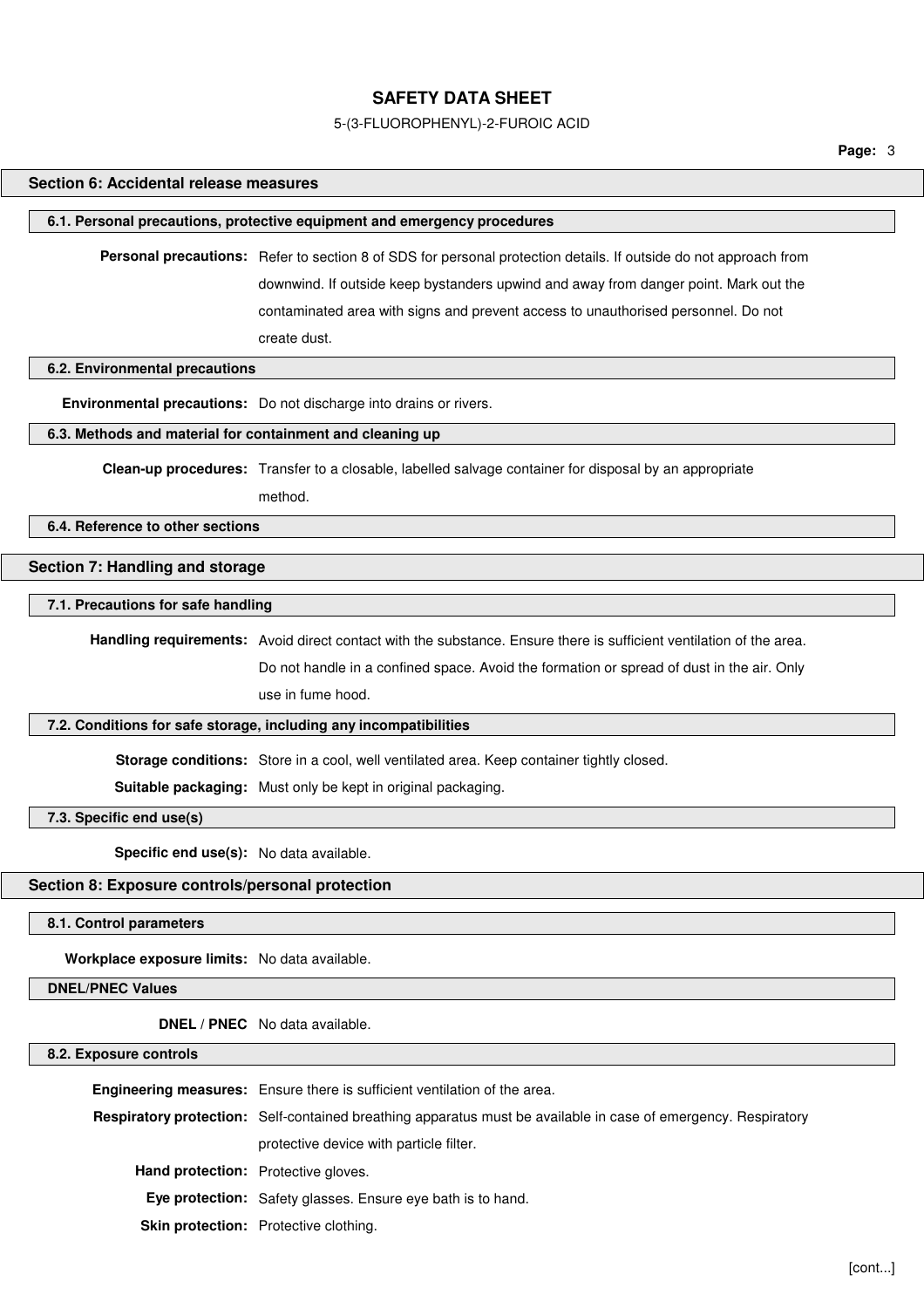### 5-(3-FLUOROPHENYL)-2-FUROIC ACID

**Page:** 4

### **Section 9: Physical and chemical properties**

### **9.1. Information on basic physical and chemical properties**

**State:** Solid

# **9.2. Other information**

**Other information:** No data available.

## **Section 10: Stability and reactivity**

**10.1. Reactivity**

**Reactivity:** Stable under recommended transport or storage conditions.

**10.2. Chemical stability**

**Chemical stability:** Stable under normal conditions.

# **10.3. Possibility of hazardous reactions**

**Hazardous reactions:** Hazardous reactions will not occur under normal transport or storage conditions.

**10.4. Conditions to avoid**

**Conditions to avoid:** Heat.

**10.5. Incompatible materials**

**Materials to avoid:** Strong oxidising agents. Strong acids.

## **10.6. Hazardous decomposition products**

**Haz. decomp. products:** In combustion emits toxic fumes of carbon dioxide / carbon monoxide. Hydrogen fluoride

(HF).

## **Section 11: Toxicological information**

## **11.1. Information on toxicological effects**

## **Relevant hazards for substance:**

| Hazard                        | Route      | Basis                 |
|-------------------------------|------------|-----------------------|
| Skin corrosion/irritation     | DRM        | Hazardous: calculated |
| Serious eye damage/irritation | OPT        | Hazardous: calculated |
| STOT-single exposure          | <b>INH</b> | Hazardous: calculated |

## **Symptoms / routes of exposure**

**Skin contact:** There may be irritation and redness at the site of contact.

**Eye contact:** There may be irritation and redness. The eyes may water profusely.

**Ingestion:** There may be soreness and redness of the mouth and throat.

**Inhalation:** There may be irritation of the throat with a feeling of tightness in the chest. Exposure may cause coughing or wheezing.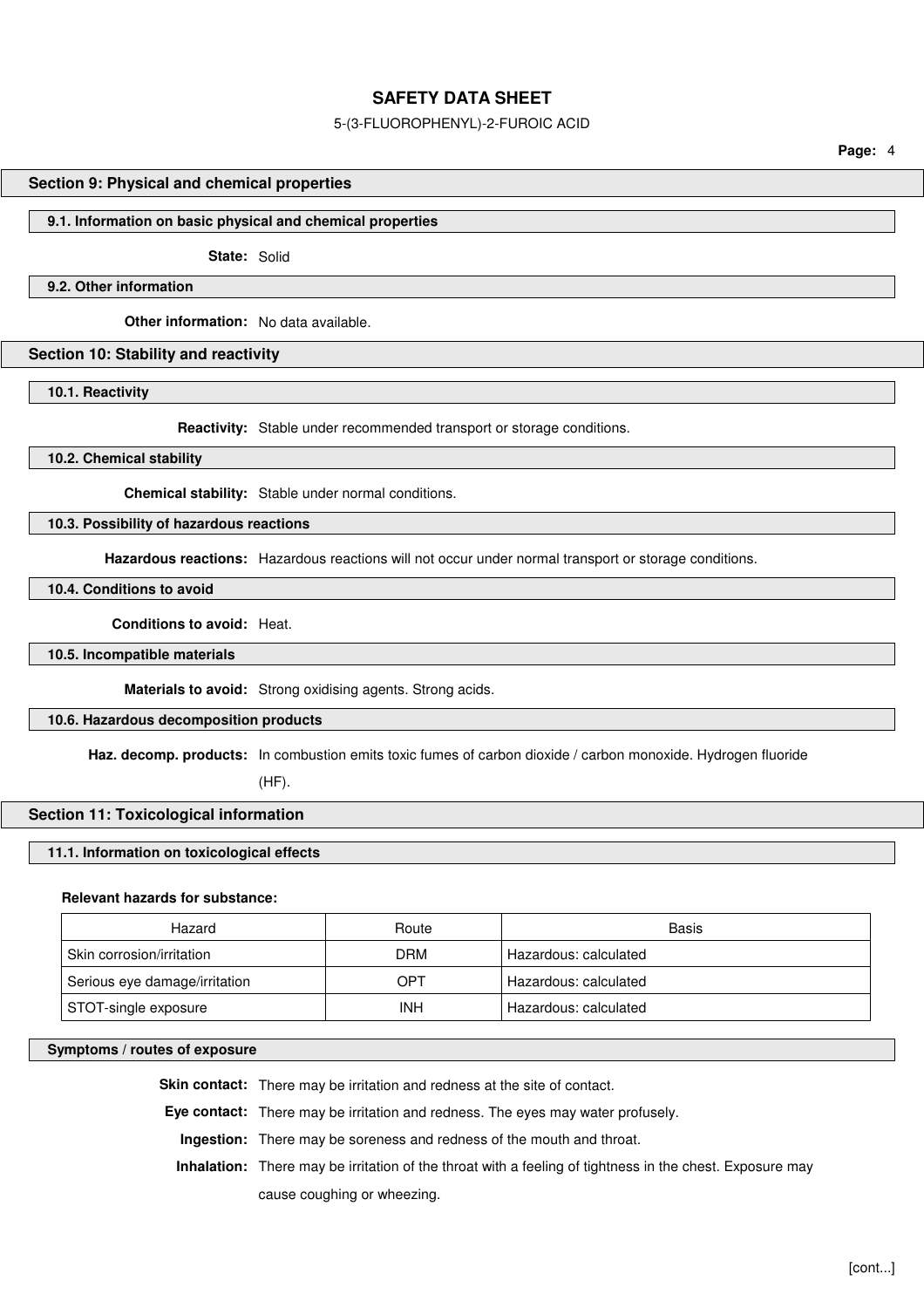### 5-(3-FLUOROPHENYL)-2-FUROIC ACID

**Page:** 5

## **Section 12: Ecological information**

**12.1. Toxicity**

**Ecotoxicity values:** No data available.

## **12.2. Persistence and degradability**

**Persistence and degradability:** No data available.

**12.3. Bioaccumulative potential**

**Bioaccumulative potential:** No data available.

**12.4. Mobility in soil**

**Mobility:** No data available.

# **12.5. Results of PBT and vPvB assessment**

**PBT identification:** This product is not identified as a PBT/vPvB substance.

**12.6. Other adverse effects**

**Other adverse effects:** No data available.

## **Section 13: Disposal considerations**

# **13.1. Waste treatment methods**

| <b>Disposal operations:</b> Transfer to a suitable container and arrange for collection by specialised disposal     |
|---------------------------------------------------------------------------------------------------------------------|
| company. MATERIAL SHOULD BE DISPOSED OF IN ACCORDANCE WITH LOCAL,                                                   |
| STATE AND FEDERAL REGULATIONS                                                                                       |
| <b>Disposal of packaging:</b> Dispose of as special waste in compliance with local and national regulations Observe |
| all federal, state and local environmental regulations.                                                             |
| <b>NB:</b> The user's attention is drawn to the possible existence of regional or national                          |
| regulations regarding disposal.                                                                                     |

## **Section 14: Transport information**

**Transport class:** This product does not require a classification for transport.

# **Section 15: Regulatory information**

## **15.1. Safety, health and environmental regulations/legislation specific for the substance or mixture**

**Specific regulations:** Not applicable.

**15.2. Chemical Safety Assessment**

**Chemical safety assessment:** A chemical safety assessment has not been carried out for the substance or the mixture

by the supplier.

# **Section 16: Other information**

**Other information**

**Other information:** This safety data sheet is prepared in accordance with Commission Regulation (EU) No